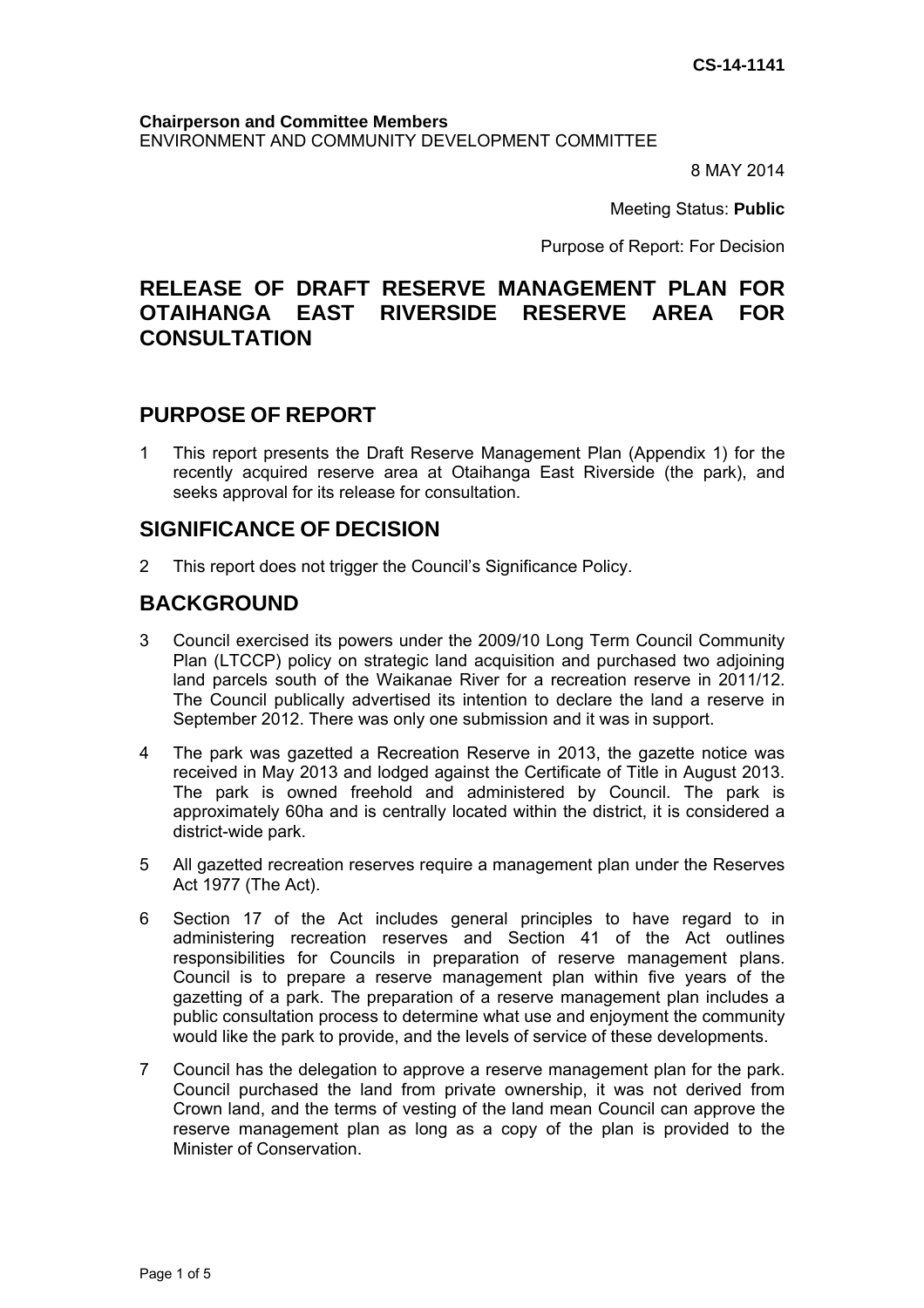# **CONSIDERATIONS**

- 8 A draft Reserve Management Plan has been prepared as an information document for consultation purposes and includes:
	- specific information about the existing reserve area;
	- the strategic vision for which Council purchased the land;
	- references to legislative and regulative requirements and
	- examples of activities and policies.
- 9 The process for preparation of this draft Reserve Management Plan included the following:
	- Organising a focus group with representation from various interest groups to provide guidance. The focus group included representation from Te Āti Awa ki Whakarongotai, Sport Wellington, Greater Wellington Regional Council, Transpower and Councillors representing neighbours, volunteer groups, sports and park management. Three meetings were held between 14 March - 27 August 2013;
	- Gathering of specific information including biodiversity, sports, cycle, walk and bridle (CWB) paths from council staff;and
	- An investigation of waahi tapu in the park. This was completed in 2013 as part of the district wide waahi tapu study.
- 10 This draft document has been prepared under guidance of representatives of the various interest groups. The current draft is the result of changes and suggestions from the focus group.
- 11 During preparation of the draft Reserve Management Plan Council was briefed and comments were received on the development of the reserve management plan, day to day management of the park and the park naming.
- 12 The Act requires a two month consultation period for draft Reserve Management Plans. It is planned to commence this in May with completion in July. The information received from the community will help Council to determine the development and use of the park. The Paraparaumu/Raumati and Waikanae Community Boards have a direct interest in the park and are required to recommend the final Reserve Management Plan to Council for adoption.
- 13 This draft will form part of a package aimed to gather feedback and expectations of the reserve from Te Āti Awa ki Whakarongotai, the Paraparaumu/Raumati and Waikanae Community Boards and the public (including interest groups). Comments, submissions and recommendations will be captured and analysed to identify what people want to happen in the park.
- 14 The resulting information will be used to prepare a Reserve Management Plan, which once finalised will go to the Community Boards for recommendation to Council.
- 15 Preparation of the Reserve Management Plan that follows this consultation round may be different from this draft for consultation. The final reserve management plan recommended for adopting will have a regulatory function for the development and use of the park. The reserve management plan defines what activities are permitted, require authorisation and prohibited on the park. These will require consideration by Council.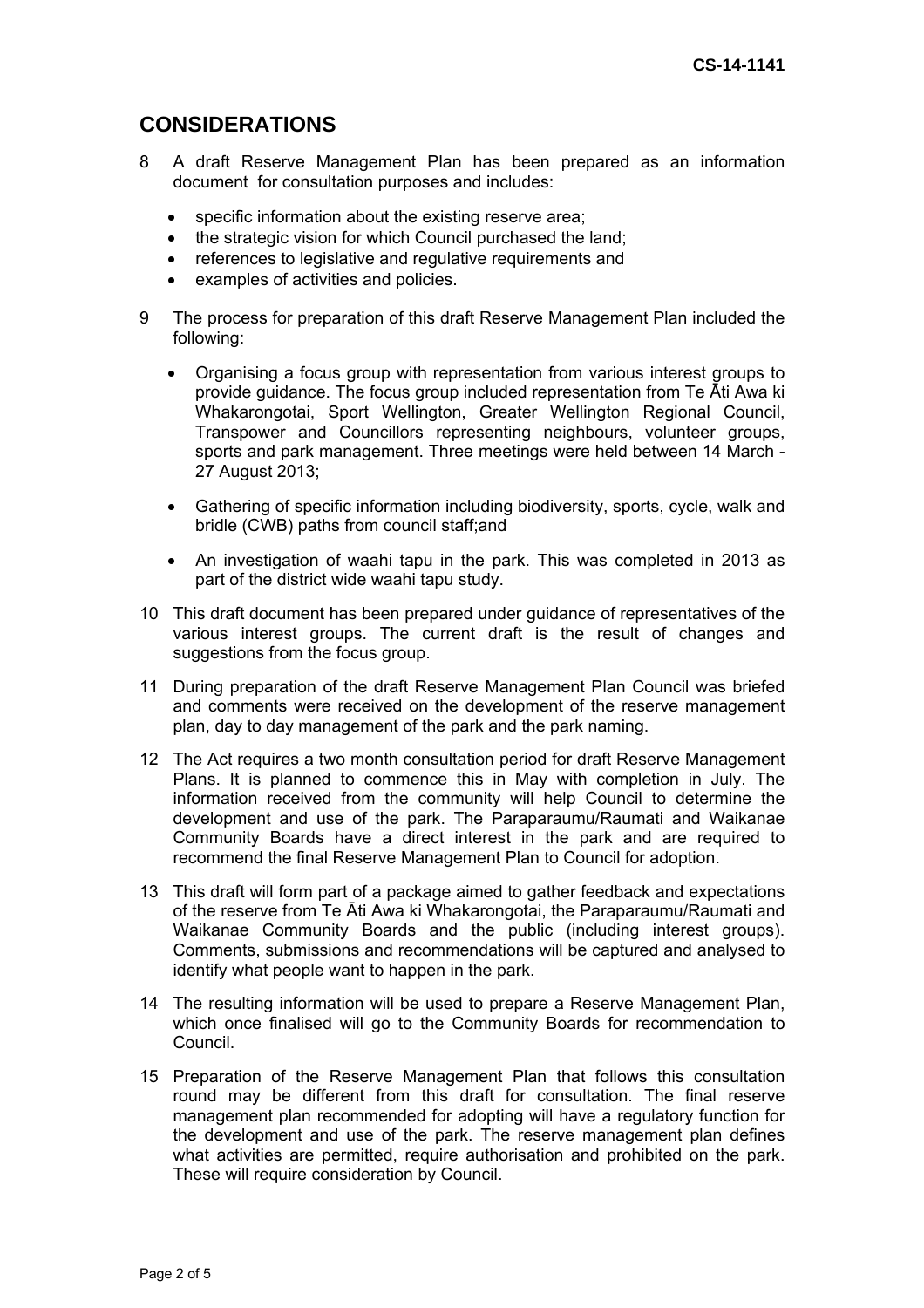- 16 This report provides a copy of the draft Reserve Management Plan for the Otaihanga East Riverside Reserve Area and seeks approval for its release to commence a formal consultation process.
- 17 A separate process for naming the park has been undertaken, running parallel with the Reserve Management Plan process. Advice has been received that a recommendation from Iwi for a name for the park is imminent. Recommendations for a park name will also be invited from the community during the public consultation process. Following public consultation a report with recommendations for the park name will be put forward to Council for a decision.
- 18 A Development Plan will be required and will be formulated during 2014/15 once the Reserve Management Plan is finalised. The Development Plan will include concept plans and priorities for possible developments to realise the objectives and policies of the Reserve Management Plan.

### Financial Considerations

- 19 There are minor direct financial considerations with preparation of a draft management plan for consultation. The consultation process will attract small costs including advertising and printing and possibly hall or marquee hire and can be accommodated from existing budget.
- 20 An adopted Reserve Management Plan will define what activities are permitted, require authorisation or are prohibited on the park. It will outline what Council's responsibilities are for monitoring and managing activities as well as what assets Council may provide in general and the respective levels of service. These activities will generate operational costs.
- 21 The Reserve Management Plan will provide the framework for a Development Plan. The Development Plan will outline and map specific developments on site. Some of these developments may be private. Council developments will be aligned with the Long Term Plan, Annual Plan and Asset Management Plan in which projects will be identified and budgeted.

### Legal Considerations

22 The Reserve Management Plan has been prepared as required in accordance with the Reserves Act 1977.

### **Delegation**

23 The Environment and Community Development Committee has the authority to make this decision under Section B.1, clause 7.3 of the Governance Structure 2013-2016 Triennium has delegation for Parks and Reserves:

*"Authority to exercise functions, powers and duties of the Council under the Reserves Act 1977 including those delegated from the Minister of Conservation, or any other statute, regulation or bylaw relating to the management and control, maintenance and operation of parks and reserves, except as delegated to Community Boards or officers.*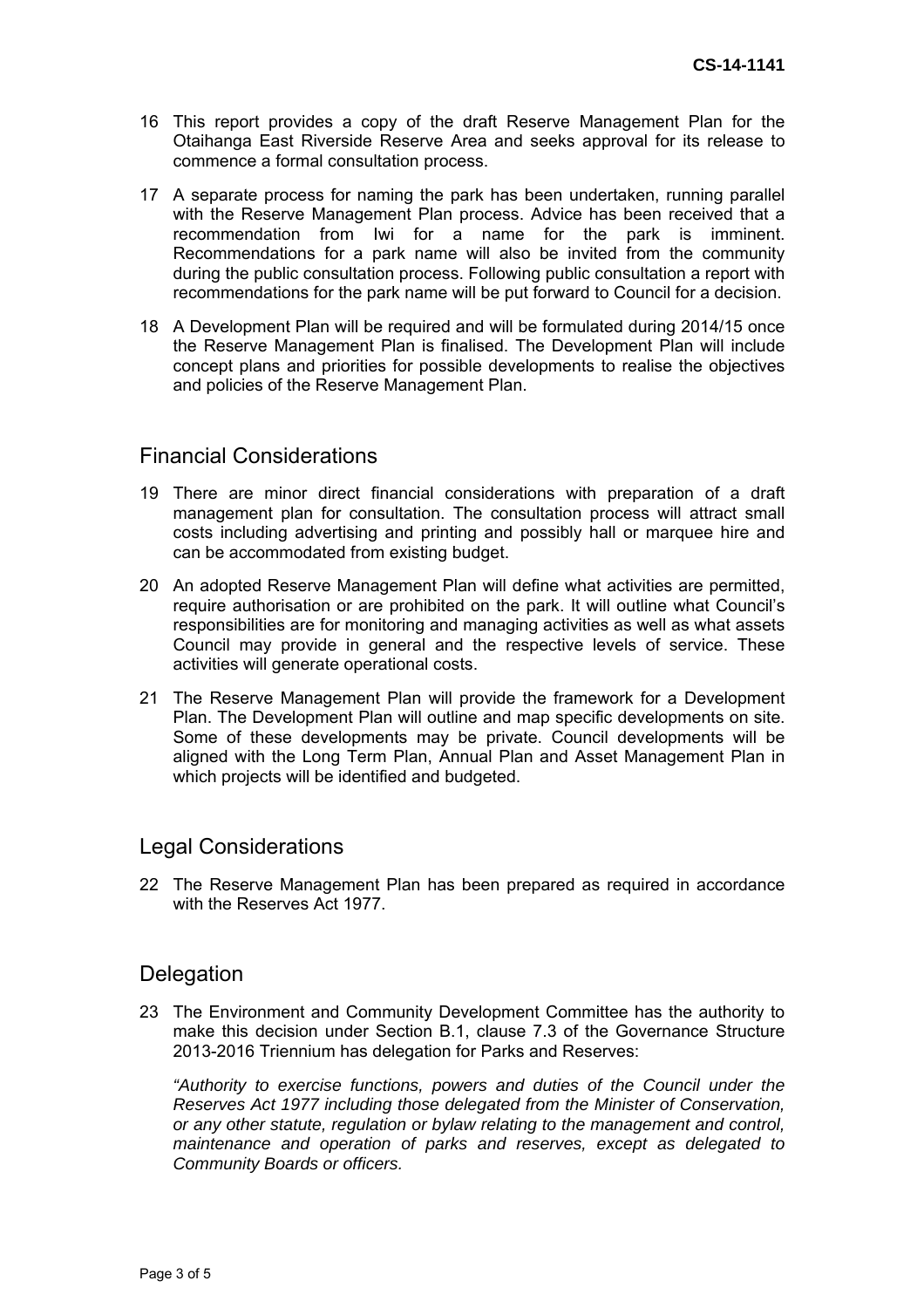### **Consultation**

- 24 This report seeks approval to release the draft Reserve Management Plan for the park for consultation purposes. As such there has been limited consultation in the preparation of this document.
- 25 A focus group with representatives of various agencies provided guidance during the preparation of the Draft Management Plan. The focus group included representation from Te Āti Awa ki Whakarongotai, Sport Wellington, Greater Wellington Regional Council, Transpower and Councillors representing neighbours, volunteer groups, Keep Paraparaum/Raumati Beautiful, sports and park management.

### Policy Implications

26 There are no policy implications arising from the release of the Draft Reserve Management Plan for consultation purposes.

### Tāngata Whenua Considerations

27 Representatives from Te Āti Awa ki Whakarongotai who are mana whenua were on the focus group during preparation of the draft Reserve Management Plan.

#### Publicity Considerations

28 A letter and the draft plan is required to go to the two Community Boards, interest groups, neighbours and public who have expressed interest. The package is also to be made available at libraries, service centre desks and on Council's website. Advertising is required to engage members of the public who have not yet expressed an interest.